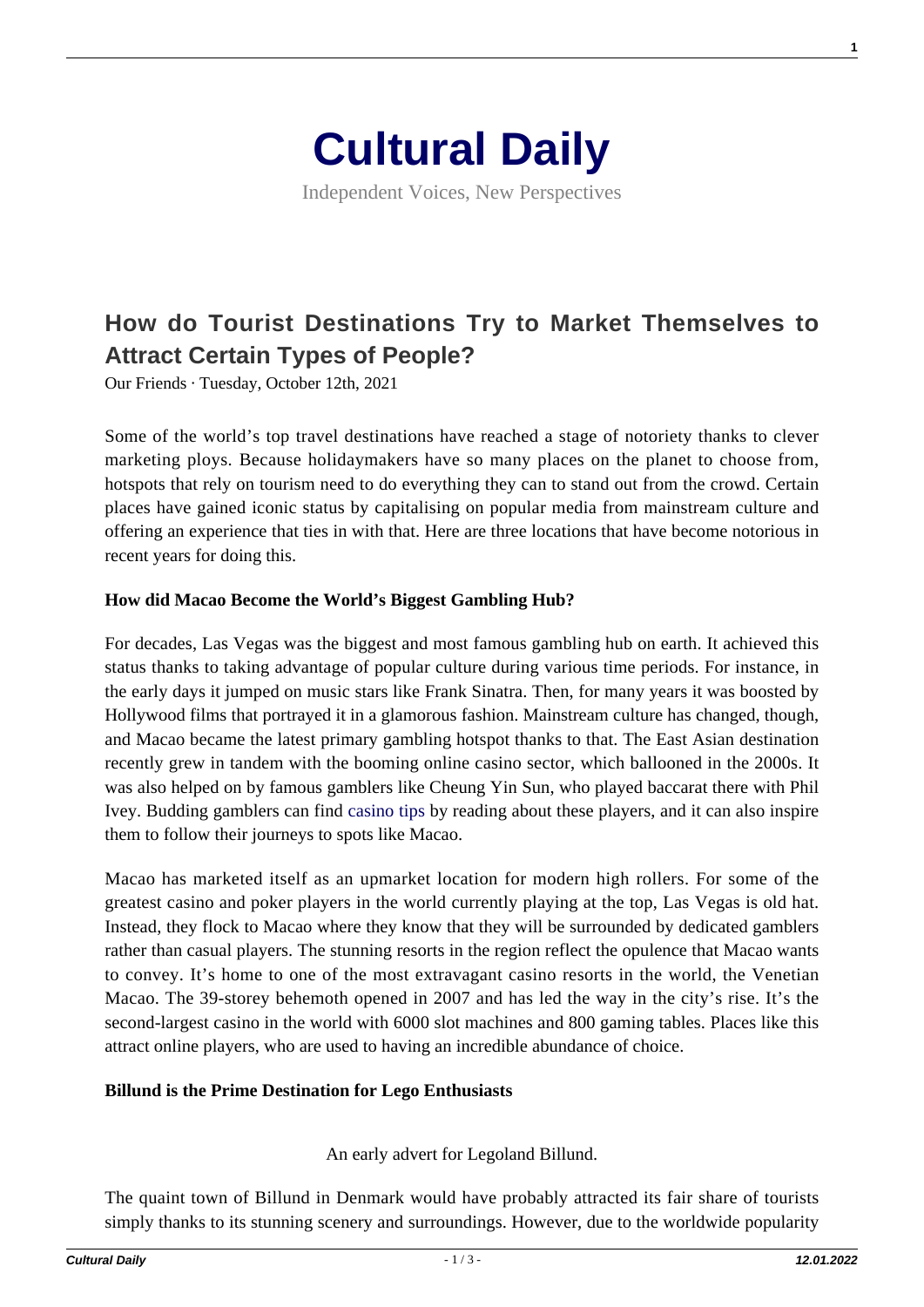of Lego, the Danish travel spot has become a buzzing destination for fans of the tiny bricks from all over the world. Tour companies and businesses in the area have capitalised on the fact that the Lego Group was conceived there. Lego began in 1949 and is now the largest toy company in the world. The franchise has been boosted by related media such as films and theme parks, and Billund has been a key recipient of this success.

The main attraction of Billund is the Legoland Billund Resort, which has been open since 1968. It attracts over 1.9 million guests every year, with more than 50 million have visited since it first opened more than fifty years ago. Outside of the country's capital, Copenhagen, Legoland is Denmark's primary attraction. All the other numerous Legoland theme parks around the world have been modelled on the one in Billund, which is why so many people want to travel to the source where it all started.

The range of rides and entertainment options at Legoland Billund is hugely impressive but, at the end of the day, it's still just a theme park-like all the thousands of others around the world. Its unique selling point, however, is Lego, which has some serious pulling power. And the more the Lego franchise spreads across other media, the greater the pull for alluring visitors to the fun zone. Billund took advantage of its claim to fame to great effect.

### **Dubrovnik Attracts Film and TV Fans**

Dubrovnik has always been an eye-catching city thanks to its stunning architecture and idyllic setting on the Adriatic Sea. The Croatian travel destination has had some major boosts in recent times, though, thanks to various popular films and television series opting to use it as a filming location. Tour companies in the region took advantage of this, as people love flocking to the reallife versions of their favourite fictional spots.

## King's Landing from Game of Thrones was filmed in Dubrovnik.

HBO's [Game of Thrones](https://www.culturaldaily.com/game-thrones-washington-edition/) was one of the first mainstream titles to put Dubrovnik on the map, as the city was used for the fictional spots of King's Landing and Qarth in the fantasy series. The offering based on George R. R. Martin's beloved A Song of Ice and Fire is one of the most successful television series ever created, making its filming locations iconic. Travellers love to go on tours of the paths that were also trodden by the likes of Daenerys Targaryen and Tyrion Lannister. However, with GOT having finished airing in 2019, it remains to be seen how long Dubrovnik can piggyback on its success to bring in visitors.

Luckily, other filmmakers have realised Dubrovnik's potential as a filming location. In 2016, the Croatian city appeared in a few scenes of Star Wars: The Last Jedi. It was the site for the thrilling sequence in the casino city of [Canto Bight](https://www.denofgeek.com/movies/star-wars-canto-bight-review/). The following year, a few scenes from Otto Bathurst's Robin Hood were filmed in Dubrovnik as well. Films like these are helping the city to stay alive as one of the most attractive cities in Europe for big-budget films to take place in.

The common theme of all these travel spots has been in their readiness to jump on trends in popular culture and use them to their benefit. Other global destinations that want to attract more visitors need to think about what makes them so unique and emphasise these points in their marketing.

*Photo by [Markus Spiske](https://unsplash.com/@markusspiske?utm_source=unsplash&utm_medium=referral&utm_content=creditCopyText) on [Unsplash](https://unsplash.com/?utm_source=unsplash&utm_medium=referral&utm_content=creditCopyText)*